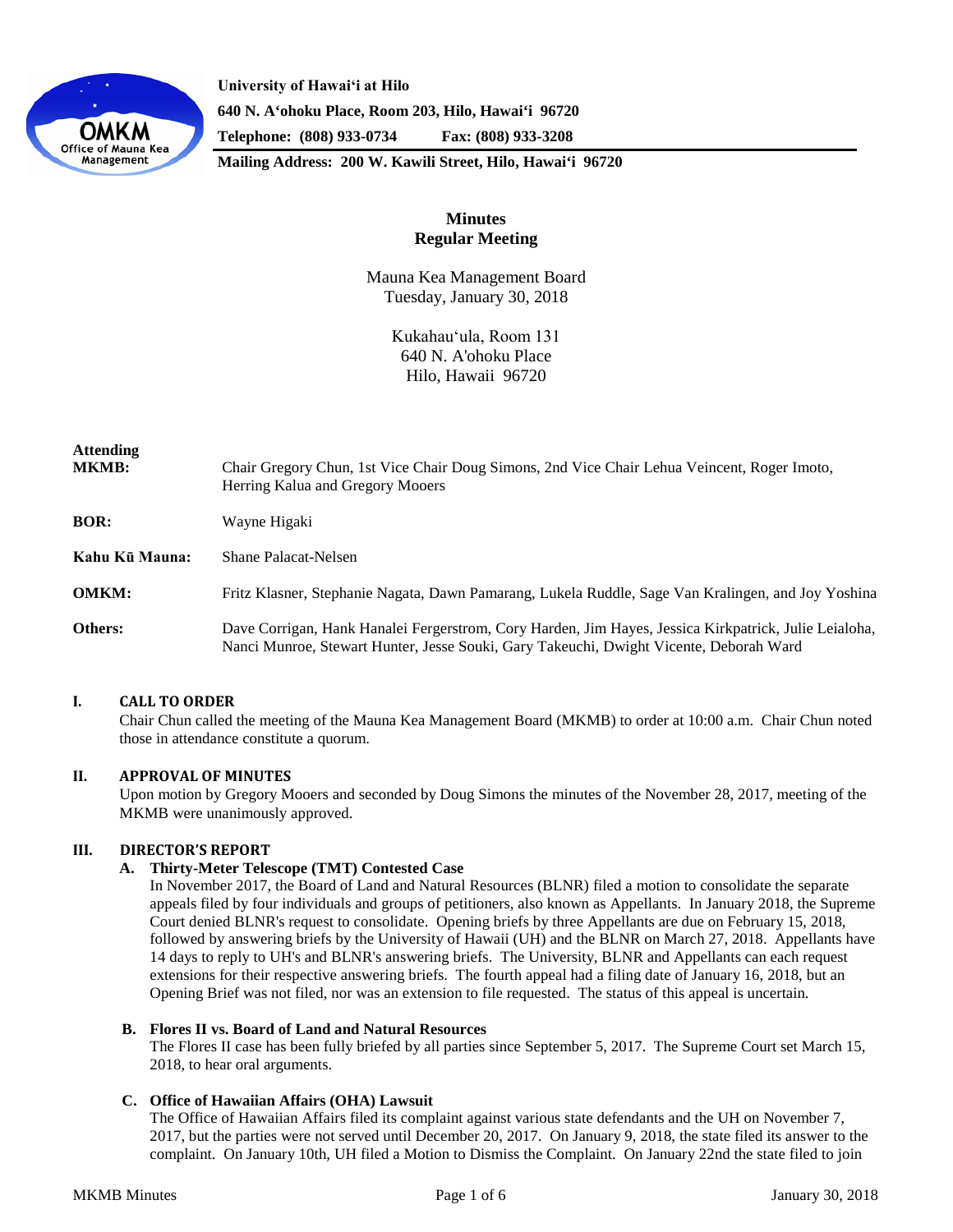UH's Motion to Dismiss. The motion is currently scheduled to be heard on February 7, 2018, at 9:00 a.m. before Judge Jeff Crabtree.

# **D. Updates on Summit Projects**

The exterior repair and maintenance work on the University of Hawaii 2.2-meter telescope is complete except for minor troubleshooting. The scaffolding was taken down a couple of weeks ago.

The NASA Infrared Telescope's (IRTF) dome refoil project continues.

### **E. Hoku Keʻa Telescope Decommissioning**

UH Hilo issued a request for proposals seeking bidders to remove the non-working telescope in the Hoku Keʻa summit facility. UH Hilo is working through the award process and estimates a vendor will begin removing the telescope in March 2018.

### **F. Annual Report to the Board of Land and Natural Resources**

The Office of Maunakea Management's (OMKM) annual report on the status of the implementation of the Comprehensive Management Plan (CMP) was presented to the BLNR at its January 26, 2018 meeting. The Board members appeared to be interested and engaged in the work that OMKM has been doing and had many questions mostly about our research activities and the resources.

On the agenda also were two cases involving unpermitted commercial tour operators who were issued cease and desist notices by the Division of Conservation and Resources Enforcement (DOCARE) for operating on Forest Reserve lands. Both of the operators were fined \$2,500 by the BLNR.

### **G. Environmental Assessment for the Ingress/Egress and Parking Project at the Visitor Information Station (VIS)**

The Department of Land and Natural Resources (DLNR) received OMKM's Conservation District Use Application (CDUA) for the ingress/egress parking project at the VIS. DLNR classified it as moderate alteration requiring a Departmental Permit. Although the DLNR chair has the authority to issue a permit, the project will be reviewed and subject to approval by the BLNR. DLNR will hold a public hearing on the ingress/egress parking project in Hilo in early March. The place and time is to be determined.

# **H. Maunakea Speaker Series**

The next presenter in the Maunakea Speaker Series is Dr. Elmar Schmidt, Professor of Engineering, Mathematics and Physics at SRH University of Applied Sciences in Heidelberg, Germany. His presentation is about measuring the moon's brightness and the implications it has on multiple scientific disciplines. The lecture is on February 1, 2018, 7:00 to 8:00 p.m. at the Science and Technology Building auditorium on the UH Hilo campus.

# **I. Outreach**

OMKM continues its outreach efforts to groups who are interested in learning about OMKM's stewardship on Maunakea. Presentations have been made to various community groups. OMKM will be participating in the annual Kealakehe Elementary School science night.

### **J. Administrative Rules**

The administrative rules are undergoing a review and edits by the Office of General Counsel (OGC). Comments were received from DLNR and are being reviewed and incorporated into the draft rules. UH hopes to consult with OHA on the draft rules.

# **K. Legislative Bills**

S.B. 3090 was introduced by Senator Dela Cruz along with a number of other senators including Big Island Senators Kaialiʻi Kahele and Lorraine Inouye calling for the establishment of a new management authority. This management authority is intended to be self-sustaining with part of the funding coming from commercial tour and observatory fees. It does not include the University or DLNR participation. Title to the Maunakea lands would be transferred to this new management authority which would be authorized to issue leases and develop and implement rules. It would be attached temporarily to the Governor's office for administrative purposes and will consist of nine paid voting members appointed by the Governor with approval by the Senate.

H.B. 1767 requires the use of 4-wheel drive vehicles only above Halepōhaku (HP). It also prohibits individuals or businesses who transport people for a fee on the connecting roadway corridor between Halepōhaku and the Maunakea Science Reserve. Violators would be subject to a fine of \$250.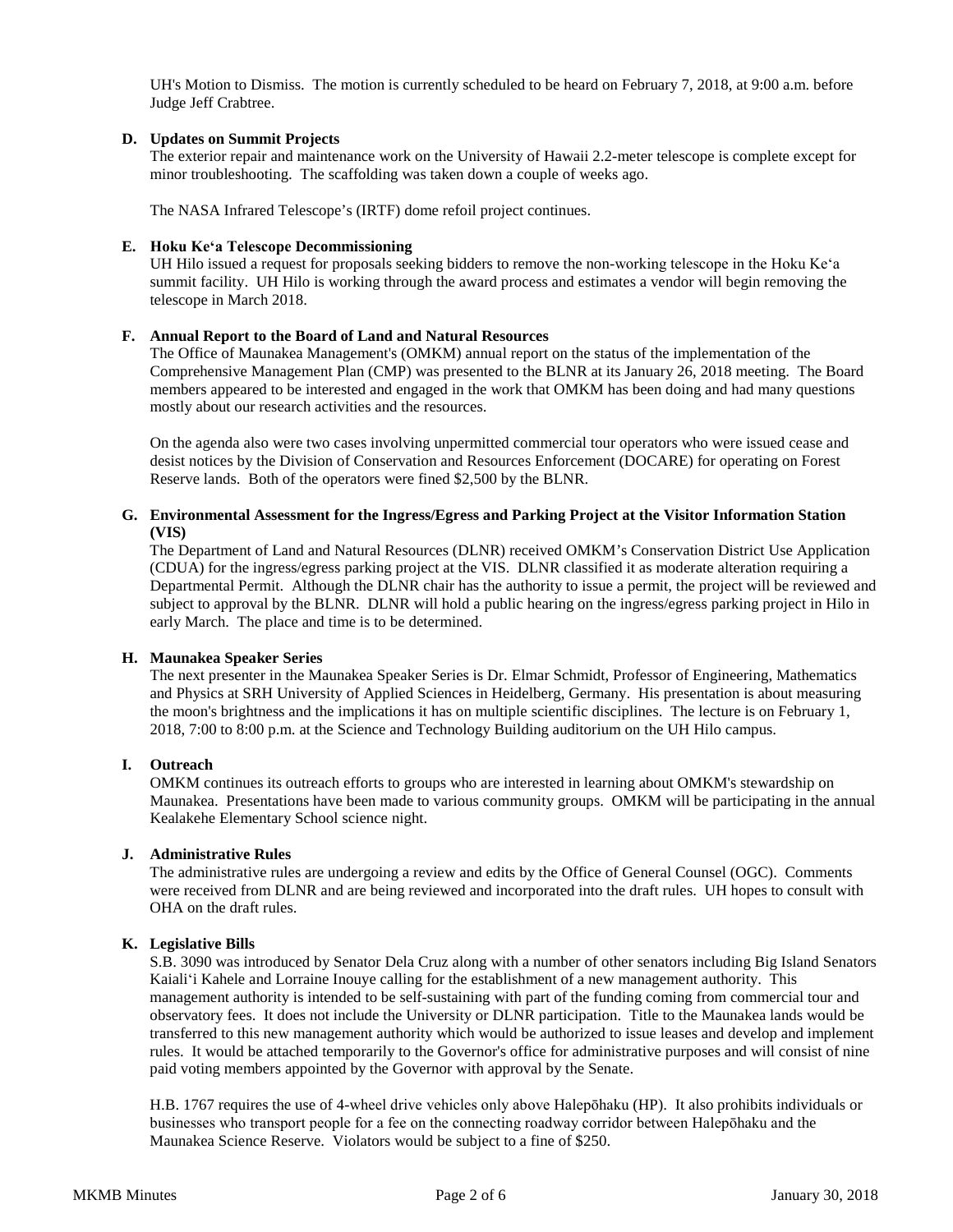# **IV. KAHU KŪ MAUNA COUNCIL (KKMC)**

Shane Palacat-Nelsen reported the Council met in January and reviewed maintenance schedules for the various observatories. They are looking into filling two to three more seats on the Council and to spread out representation on the island.

# **V. Committee Reports**

### **A. Environment Committee**

Fritz Klasner reported the next Maunakea Speaker Series event will be on Thursday, February 1<sup>st</sup>, with Dr. Elmar Schmidt who will be speaking about the lunar eclipse. On February  $22<sup>nd</sup>$  Ryan Lyman, with the Maunakea Weather Center, will speak about the weather center forecasting process. The previous Speaker Series, held in January, featured high school students talking about their science projects.

The next volunteer weed pull event is scheduled for February 10, 2018, with UH Hilo student groups.

The Environment Committee is finalizing the scheduling of its next meeting which will feature a presentation by Diamond Tachera, a Ph.D. graduate student with the ʻIke Wai project, to present some of her ground water research. Ms. Tachera may be invited to present at a future Maunakea Speaker Series for the broader public once her research is completed.

We are starting to think about summer interns and hiring for summer help.

With the regular invasive species monitoring, we have not identified any new threats.

Dr. Steven Businger at the Mauankea Weather Center has finished his climate change downscaling forecast project and his report is forthcoming.

At the last Kahu Kū Mauna meeting, observatory projects were reviewed and there are some follow up questions with some of the observatories. Once that is done, the observatories will be notified and projects will be brought before the Board as the observatories make a decision to implement.

#### **B. Cultural Resources**

Lukela Ruddle reported she is still working on the project to work with some of the Hawaiian language students investigating the naming of physical features on Maunakea. Dr. Kimura suggested organizing a committee to look into the history of the names. It is an idea, but Ms. Ruddle would still like to do something in conjunction with the students first.

Doug Simons stated this project is related to his project with naming astronomical stars and asked if we wanted to unify them or go in two different directions. There is a meeting this afternoon in which Mr. Palacat-Nelsen will be attending as well as Dr. Kimura. This can be discussed at that meeting.

The Council will be reviewing OMKM's orientation plan.

Ms. Ruddle has been working with Janno Scheer, Stewart Hunter and ʻImiloa staff on cultural displays at the VIS. One wall has already been painted and primed for a star line mural display. They will be meeting with Michael Marshall from the UHH Art Department.

The OMKM activity book went through a minor edit and should be ready for print soon. This will be used in our upcoming outreach events.

# **VI. NEW BUSINESS**

### **A. Information Only - Environmental Impact Statement (EIS) for the University of Hawaii's New Land Authorization**

Jim Hayes, Planning Solutions, reported they met with Kahu Kū Mauna, DLNR, and some observatory directors. He also plans to meet with other parties, including OHA. The EIS process is required for a new land agreement for the University. UH submitted a request for a new master lease in 2013. At that time it was requested that an EIS be prepared prior to action on the approval of a lease. An EIS preparation notice published and public meetings were held in early 2015, but soon there were demonstrations and heated activity associated with the construction of the Thirty-Meter Telescope (TMT) slowed the process. The process was then restarted from the beginning.

Purpose of proposed land authorizations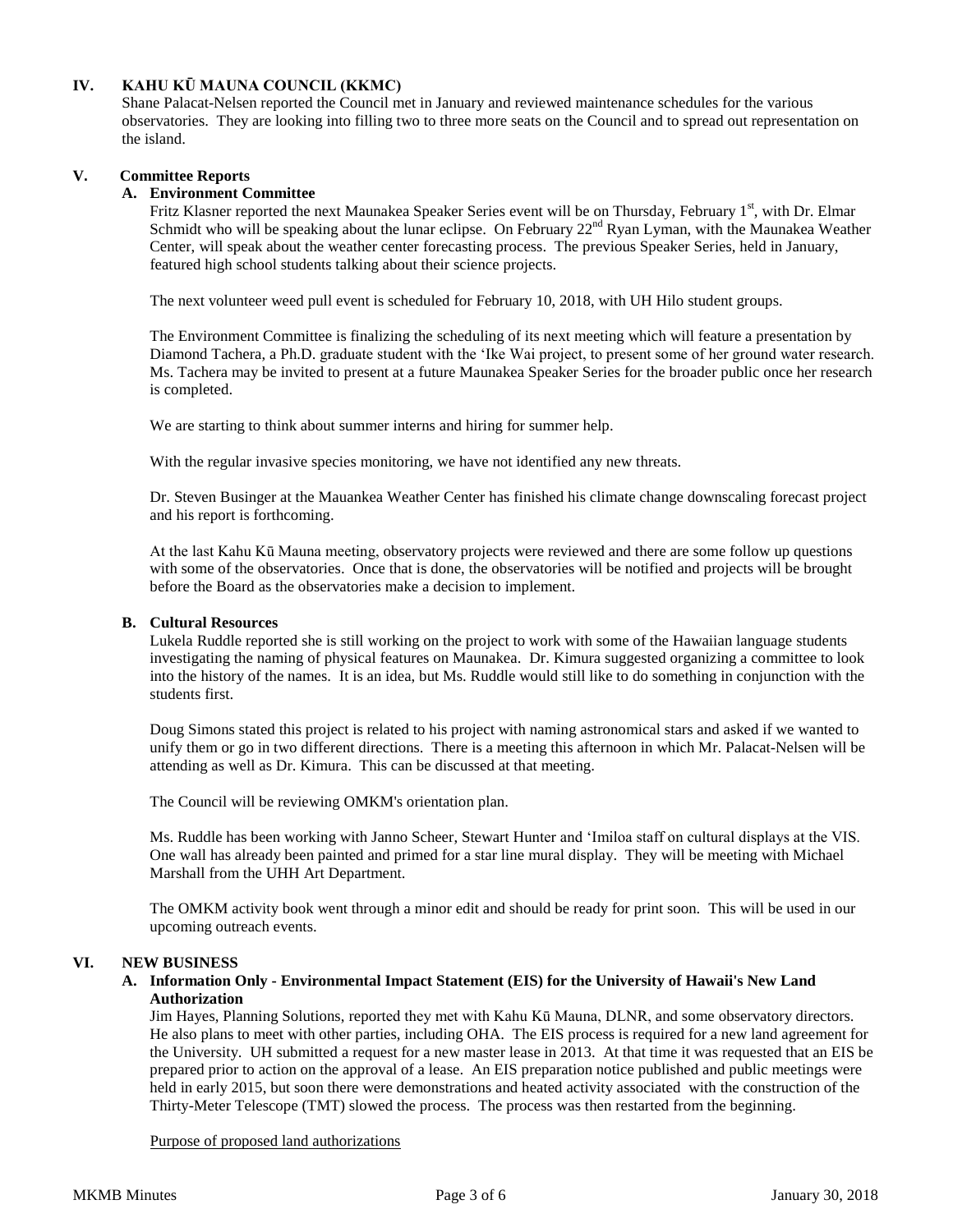The purpose is to request land authorizations for the continuation of astronomy on Maunakea. The secondary purpose and objective is to fold in new authorizations that took effect since entering into the original lease. That includes the Comprehensive Management Plan and its associated sub plans, as well as ideas on how new sub leases would be configured with existing observatories and any new developers, and administrative rules.

Overview of and input on alternatives The EIS will address three alternatives in detail:

- 1.*No Action*. Currently there are two existing leases (11,288-acre Mauna Kea Science Reserve (MKSR) and 19 acre Halepōhaku) and a non-exclusive easement for the roadway between the MKSR and HP. The current situation would continue until the leases expire in 2033. By the end of 2033, all existing astronomy sublessees would decommission their facilities and all the land would be returned to DLNR.
- 2.*Continued use of Reduced Area*. A reduced area would continue under the UH land authorization. The areas include the 525-acre portion of the MKSR (observatories and road), 71-acre road between MKSR and HP, and 19 acres at HP. Roughly 10,738 acres would revert to DLNR. The roadway between HP and the summit would be part of the land authorization instead of an easement as it currently exists. In that way, the same tenure would exist from HP along the road and to the observatories.
- 3.*Continued use of Existing Area.* UH would continue to have authorization over all of the existing areas. The roadway between HP and the MKSR would be all under one land authorization. The land authorization would include the 11,288 acre MKSR, 71 acre road between MKSR and HP, and 19 acre HP parcel.

Other things included in the alternatives are types of land authorization that would be agreed to. The master lease is foremost among those. UH is also considering other potential land tenure agreements that could be included. One is an executive order, which is similar to Haleakalā.

Other components of a new land agreement:

- Agreement term that allows 50 years of operation of all currently-permitted observatories, including the TMT.
- All new agreements between UH and existing and future telescope operators will require increased payments that will help sustain and expand UH management activities.

Astronomy uses under the new land agreement:

- Certain observatories will be decommissioned before TMT begins scientific operation.
- Additional observatories may be decommissioned before 2033.
- No new sites will be developed.
- Existing observatories not decommissioned may (a) continue operations, (b) be expanded or modified, or (c) be redeveloped or recycled. The scope of any redevelopment or modifications will occur within their existing footprints so that no new land is disturbed. The leased areas will not change.

Management of non-astronomy visitors will be another topic discussed in the EIS. This is primarily in the context of the CMP and its Public Access Plan. We are not creating a new master plan or any new guidelines. We are using the existing framework and reflecting how that framework is likely to adapt and be enforced under a new agreement.

The goal is to have the EIS preparation notice available to the public before the end of February. There will be a 30 day comment period and public open houses will occur during that time in Honolulu, Waimea, and Hilo. After the 30-day period comments will be collected and considered and a draft EIS will be prepared. There is a lot of existing knowledge about Maunakea and no new studies are contemplated except a new cultural impact assessment. This will start as soon as they have the alternatives refined based on the input received during the scoping period. They hope to have the draft EIS available by end of 2018 followed by a 45-day comment period and then work on the final EIS.

Gregory Mooers asked who the accepting agency would be and who would be doing the cultural impact assessment. Mr. Hayes replied the accepting agency would be the governor and Pacific Consulting Services Inc. would be the subcontracted consultant. Mr. Mooers asked Mr. Hayes if he examined Senate Bill 3090 to which Mr. Hayes replied he has. Mr. Mooers stated the impact then would be to terminate your work. Mr. Hayes stated there would be significant changes should that bill pass.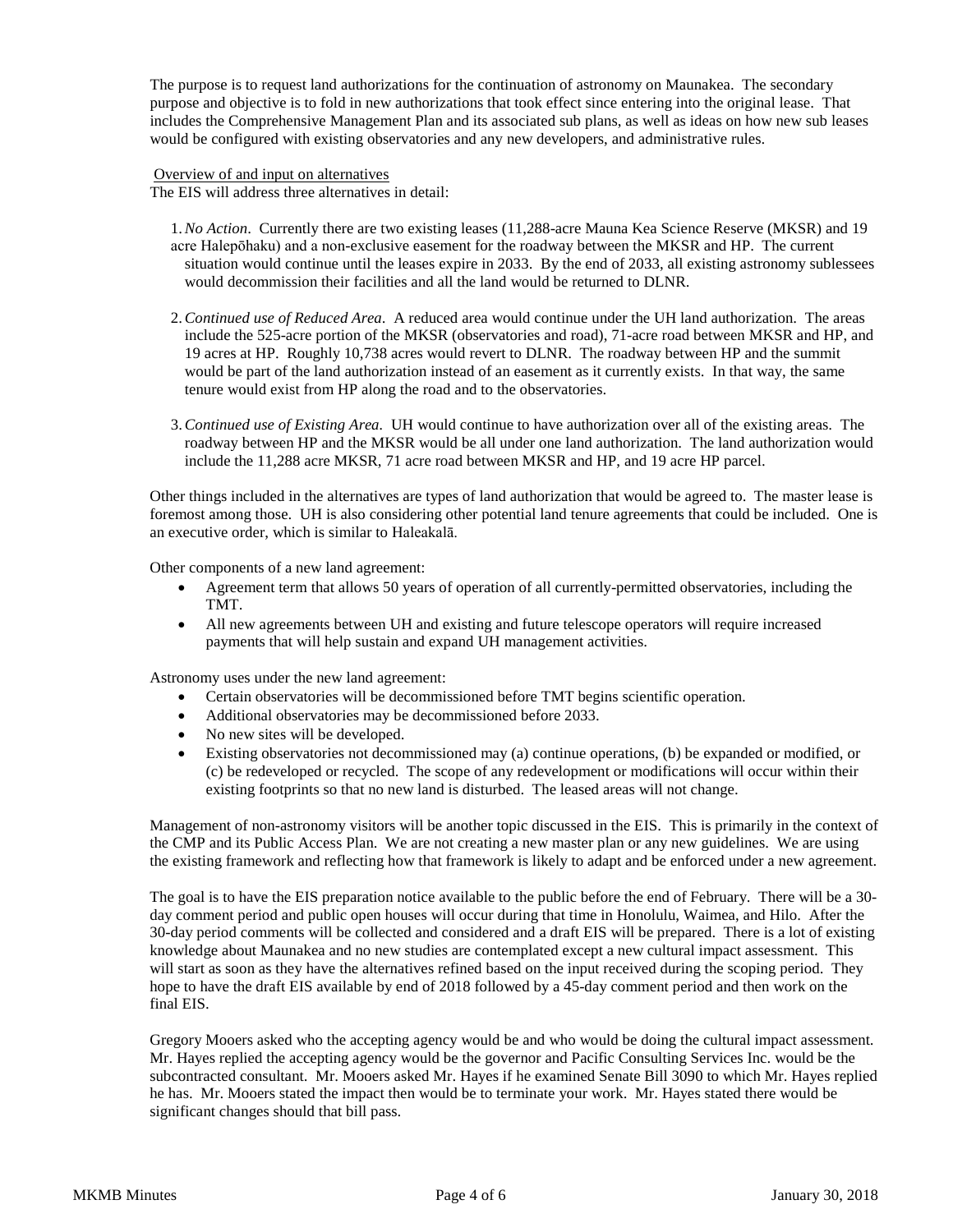Doug Simons asked how long before the EIS will be ready for the governor's signature. Mr. Hayes replied if everything goes as planned the goal is the summer of 2019.

Nanci Munroe stated that during the TMT hearing there was testimony a cultural assessment was not included with the [TMT] EIS when it came out for public comments. She is happy to hear that one will be done and asked for assurance that it will be included. Mr. Hayes replied it will be included in the draft EIS as an appendix. Depending on the status of the interviews and other parts of the process, there may be a need to update it after the draft EIS is reviewed by the public. He does not believe it will be considered a final document as it appears in the draft EIS appendix.

Ms. Munroe asked if Alternative 2 includes the Northern Plateau where the TMT is proposed. Mr. Hayes replied yes, it is included.

Ms. Munroe asked about executive orders and allowance of a 50-year lease. Who makes those executive orders? Is it the governor as the executive or someone from the University? Mr. Hayes stated he is not a lawyer and does not know the details of how executive orders work but, as he understands, the BLNR makes a request to the governor and the governor issues an executive order.

Ms. Munroe asked about decommissioning and having a site reused by other entities. If they are not going to be reused there is a requirement for restoration. Restoration of a puʻu that was blasted away has not been mentioned. How do you restore? Do those requirements get filled by the individual telescope company? Who is involved with the restoration of a site once it has been destroyed? Mr. Hayes replied site restoration and telescope decommissioning is a requirement of the individual observatory. This document and work that he is doing is about the overall land agreement for the Maunakea summit area, MKSR and HP. It is not specific to the lease terms of the existing observatories.

Director Nagata further explained the decommissioning of an observatory will follow the decommissioning process and it does have to address what level of restoration will be done, which will go through a consultation process. Ms. Munroe wondered if the observatories took pictures of how it looked before it was developed. Director Nagata replied she believes there are some.

Dwight Vicente commented that Minute Order 19 [TMT contested case] left out a lot of the legal questions dealing with the land title and Hawaiian Kingdom. How does it affect this process? Mr. Hayes replied he was not sure he understood the question. Mr. Vicente stated the Hawaiian Kingdom only had 25-year leases. Now you asking for a 65 year lease which is not Hawaiian Kingdom law. Many things related to the Hawaiian Kingdom were left out in the kangaroo administrative process that just took place. Chair Chun appreciated Mr. Vicente's comments and stated that we are operating under the current regime notwithstanding all cultural and historical arguments. The issues you are raising are outside the scope of this EIS.

Deborah Ward asked about Alternatives 2 and 3 with regards to the road, which is currently a state road. You stated that it might be included in the lease itself. Would that reduce it from a shared easement to an exclusive use? Mr. Hayes stated right now it is a non-exclusive easement. The objective here is to make it consistent. The CMP and the way the road is maintained today would continue as far as access for the general public. He does not think there would be a difference from the current situation. Right now it would essentially move the point where you transition from the easement to the lease. The transition now occurs at the Science Reserve boundary, under the new alternatives, the transition would take place at Halepōhaku. It would become a part of whatever the land authorization may be. It would be up to the BLNR to decide what the appropriate agreement would be.

Ms. Ward asked if the new agreements with telescope operators and increased payments to pay for management would include an assessment of fair market value. Mr. Hayes was not sure. How exactly was Planning Solutions selected to be the company to prepare the EIS? Mr. Hayes replied they were selected in 2014, but he was not with the company at that time so he is not sure of the specifics.

Ms. Ward continued stating that restoration is a requirement of the sublessees, however the general lease does not require the restoration, so it is actually the lessee, which is the University that is required to restore the site. Is that correct? Director Nagata replied the University will need to comply with the Decommissioning Plan which calls for different levels of restoration, so it is the University's which is ultimately responsible.